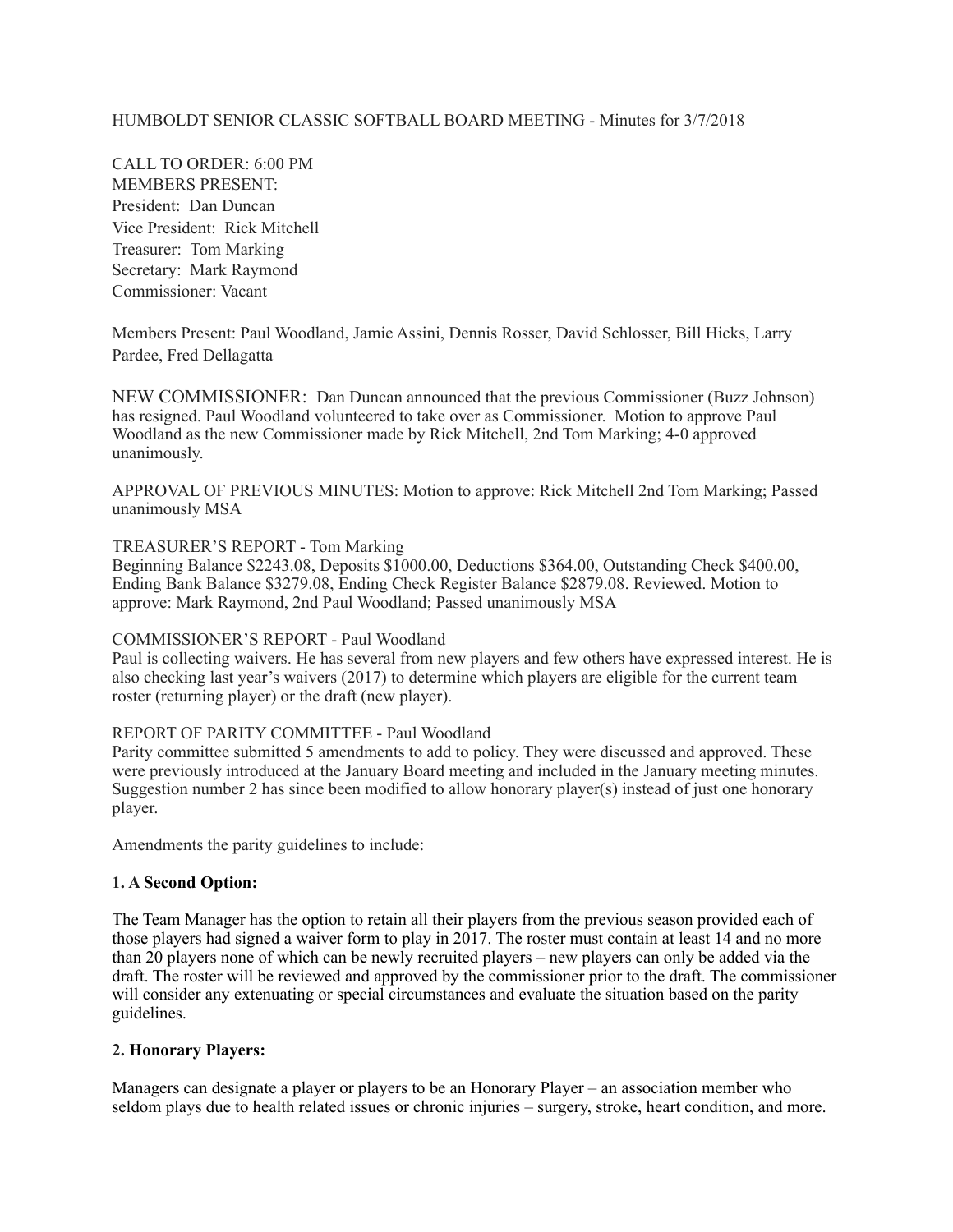An Honorary Player does not take up an active roster position but is still eligible to play when circumstances allow it. The Commissioner must approve the Honorary Player designation.

# **3. Preference Card:**

.

New players or free agents may fill out a "preference card" for any team they would like to be assigned to/or not be assigned to, but that does not guarantee the Commissioner will honor that request.

## **4. Waiting List:**

A senior athlete wishing to join the association after the draft or during the playing season will be allocated to the waiting list and be assigned to a team by the Association's Commissioner.

A waiting list will be formed consisting of senior athletes interested in playing softball but were not taken in the draft or signed up too late to be drafted. Should a team lose a player during the season (injury, illness, moved away, quit the team, etc.) the manager of that team may request to replace that individual with a player from the waiting list. The Association's Commissioner will assigned a player of equal caliber (if possible) from the waiting list to the team.

A manager can petition the Association's Commissioner with a request to add a new player to their team any time after the draft or during the season. The commissioner, with advice from the parity committee, will evaluate the request, to insure it meets the parity guidelines before assigning the player to a team. The player will remain inactive until a decision has been reached.

Commissioner is responsible for assigning all new recruits to a team. The decision will be based on several factors: maintaining parity - using the rating system, standings (for example the last place team has first choice), and team needs.

### 5. Ratings System:

A rating system will be used to assess the skill level of all players in the association for the purpose of the draft and to measure the impact of the parity guidelines. The managers will rate their players and submit the team average to the Commissioner. The league goal is to have each team around 2.0 for PARITY.

A - player can hit, field and run well B - Player can do 2 of the above 3 C - everyone else

Motion to approve: Mark Raymond 2nd David Schlosser; Passed unanimously MSA

### REPORT OF WEB SITE - Paul Woodland

He has obtained the codes to access the website and changed them to his own codes. He will post minutes and rule changes. Secretary Mark Raymond will collect game scores and send them to Paul for posting or get his own access to the website.

Send website changes or suggestions to Paul as the website can be modified and improved.

REPORT ON RECRUITMENT - Richard Marks was at spring training in Scottsdale so we wish him a